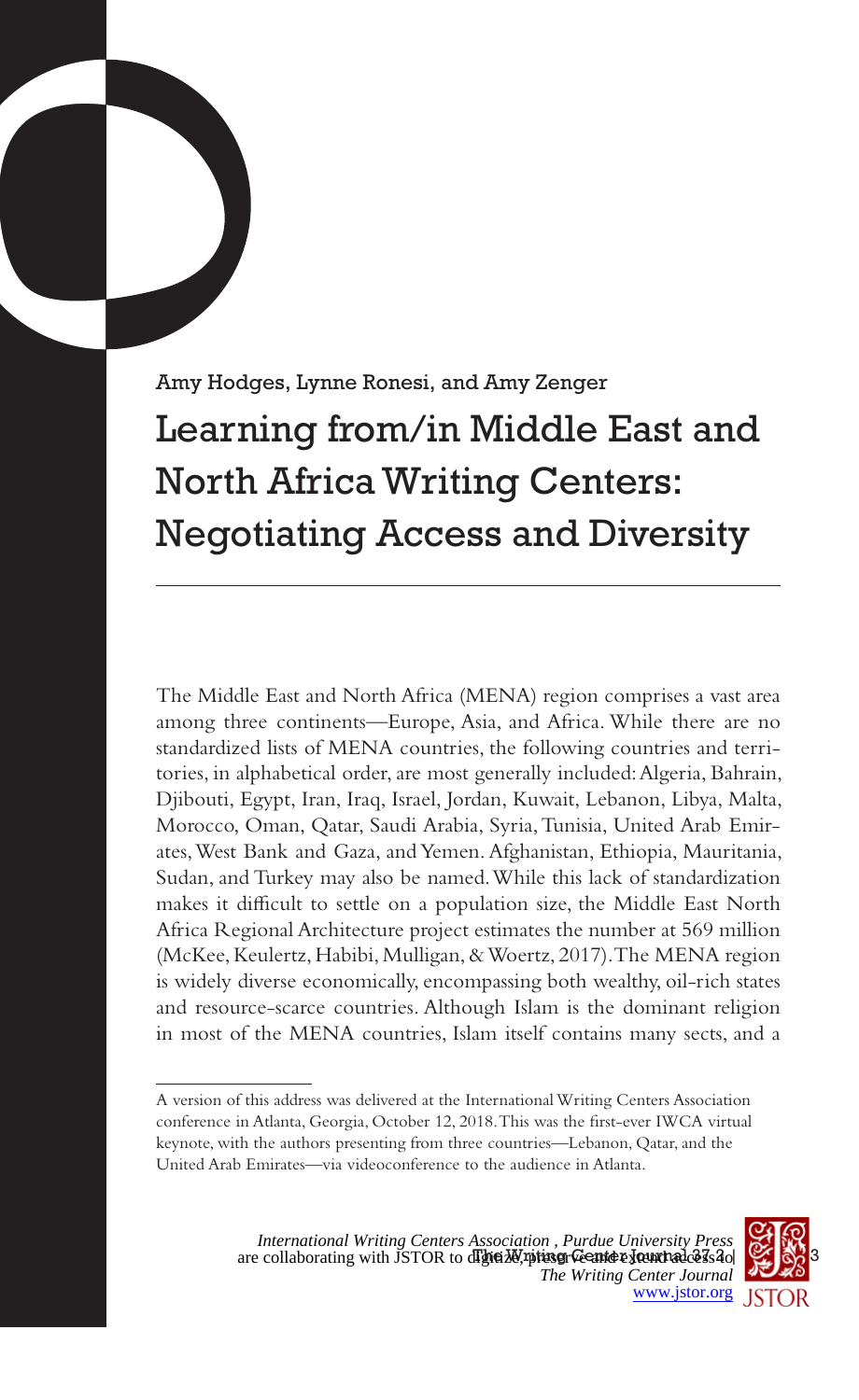plurality of Christian and other religions are also practiced. The region is similarly diverse linguistically. While Modern Standard Arabic is widely used in formal situations and understood across national contexts, spoken dialects of Arabic vary a great deal. English or French may serve as a lingua franca in some areas, as a legacy of colonization or other ties. Education within and across these national contexts, including higher education, is also very diverse, following various academic traditions and offered in different languages of instruction, reflecting the complex histories of the region.

Writing centers began to appear in universities in the region in the early years of this century. In some cases, new writing centers were integral to a program adopted whole cloth from institutions in the United States or other countries, as in the international branch-campus programs established in Education City, Qatar, several of which included writing centers. In other instances, the impetus came from accreditation recommendations, as at the American University of Beirut and Lebanese American University, where the centers were introduced as innovations within the existing programs.

Noting the phenomenon, writing center administrators in the region worked with IWCA to found an affiliate organization: the Middle East-North Africa Writing Center Alliance (MENAWCA). The list of MENA writing centers posted on the MENAWCA website (www.menawca.org), while not exhaustive, offers an idea of the number and diversity of centers that now exist, some 15 years into the initial wave of growth. In 2007, the first MENAWCA symposium was convened in Doha with about 50 MENA-region writing center tutors and directors and facilitated by then IWCA Vice President Michele Eodice. Since then, MENAWCA has sponsored conferences every two years, often inviting writing scholars from the United States, such as recent speakers Dana Driscoll, Clint Gardner, Terry Myers Zawacki, and Ann Mott (from the American University of Paris). The biennial conference and the virtual networks created by the organization have been vital to regional writing center practitioners, who may be the only people in their country working in the field. The conference routinely draws a wider regional audience of writing teachers, English-language instructors, and researchers with interests in language and linguistics in addition to writing. In roughly the same time frame as the establishment of MENAWCA, composition and rhetoric studies began to internationalize their scope and reach out to established modes of research in other fields (Donahue, 2009; Hesford, 2006; Horner & Koppelson, 2014; Thaiss, Bräuer, Carlino, Ganobcsik-Williams, & Sinha, 2012), and MENA-based writing research began to emerge as a body of scholarship.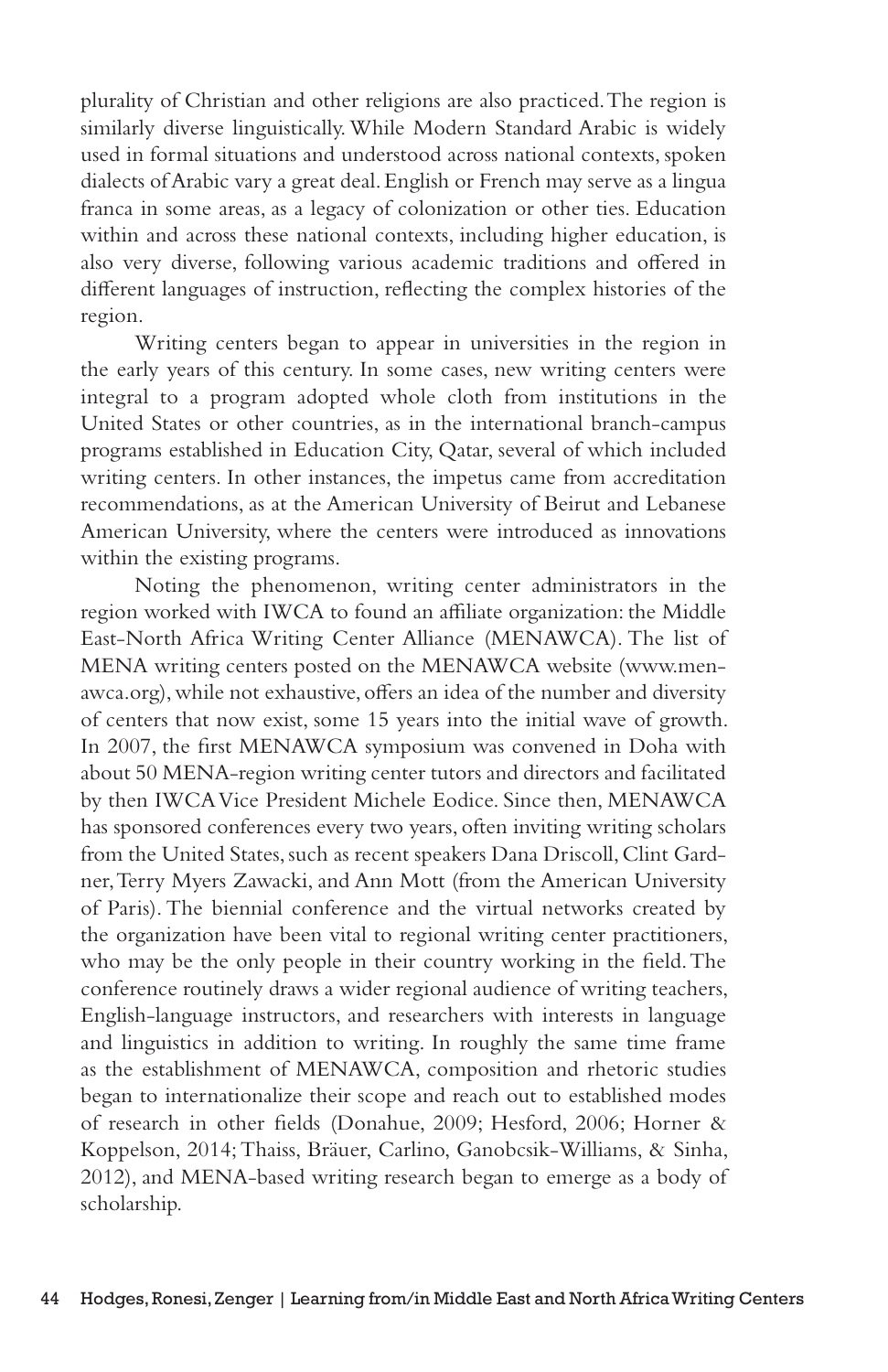Academics trained in the United States and working in the MENA region tend to bring specific disciplinary conceptions of what writing is or is not, and, consequently, what writing program administration looks like. Recent collections of research on writing instruction and writing center work in the Middle East-North Africa region (e.g., Arnold, Nebel, & Ronesi, 2017; Barnawi, 2018; Martins, 2015; Rajakumar, 2018) have been published in venues familiar to most U.S. writing center practitioners: the WAC Clearinghouse and traditional scholarly book publishers. However, in order to understand the work of international writing centers, U.S. academics must also investigate fields international writing center scholars draw from. International writing center directors and tutors often have a wide range of expertise in fields such as TESOL and applied linguistics, English for specific purposes (ESP) or English for academic purposes (EAP), English across the curriculum (EAC), academic literacies, world Englishes, and content and integrated learning (CLIL). As writing center scholars have engaged in a complex and at times fraught debate over how to work with multilingual writers, these fields often start with the presumption that writers bring a rich and diverse set of language experiences with them.

While the theory, history, and scholarship of U.S. writing centers and writing pedagogy models have been helpful for practitioners in MENA writing centers (McHarg, 2014), it is important for us to take the contexts of MENA writing centers into account and continually to rework writing center pedagogy to respond to our tutor and writer populations. In so doing, we heed Christiane Donahue's (2009) call to "begin thinking about where our work fits in with the world rather than where the world's work fits into ours, and move beyond an 'us-them' paradigm, particularly as it appears in 'discovery of difference' scholarship" (p. 214). By understanding the many traditions of researching writing and the teaching of writing, directors and tutors everywhere can continue the hard work of making their centers globalized.

To support that understanding, we three MENA-based writing center scholars representing three very different institutions—the American University of Beirut, a longstanding, American-model, liberal arts university in Lebanon; the American University of Sharjah, an independent university just over two decades old in the United Arab Emirates; and Texas A&M University at Qatar, a branch campus just under two decades old in Qatar—are pleased to share with *The Writing Center Journal* readers some context on our institutions and writing centers and highlight our common challenges, which, for us, largely revolve around access and diversity. Our observations respond to and expand on Erin Zimmerman's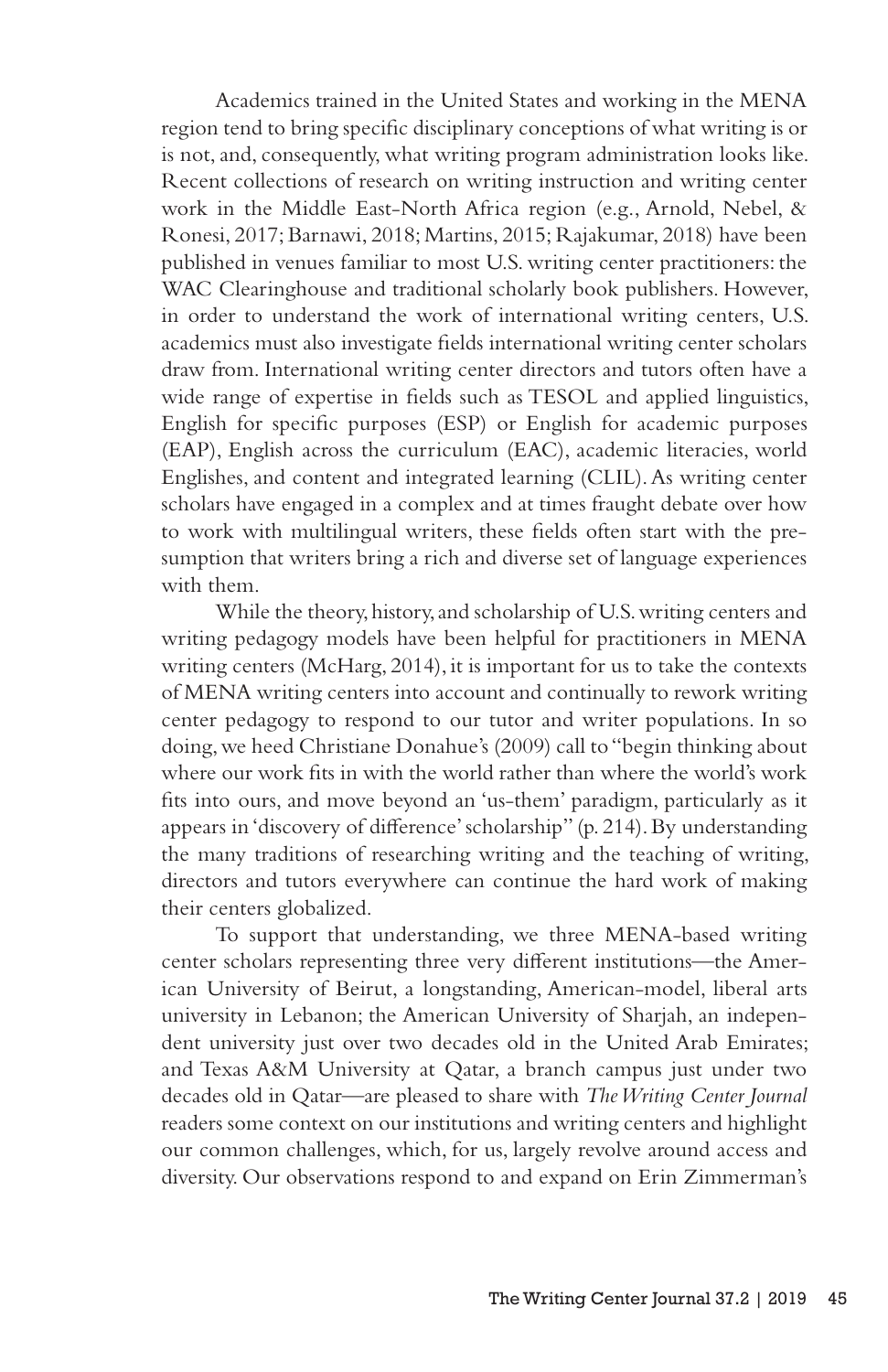recent review in *The Writing Center Journal* of two books that explore writing and writing centers in the MENA region.

# Writing Centers in the MENA Region American University of Beirut

The American University of Beirut, founded in 1866 by missionaries from New England, is American in its liberal arts model, which asks undergraduate students to take courses in a number of areas outside their majors. It is also accredited through the Middle States Commission on Higher Education and maintains extensive ties to the United States through its faculty members and academic exchanges, its New York office, its alumni, and grants received from U.S. donors. At the same time, the university is deeply rooted in Lebanon and has long played an important role in the country, the region, and the global Lebanese diaspora. Because of its location, and throughout its history, the university has also been called upon to respond to urgent sociopolitical crises, including famine, armed conflicts, and waves of refugees. Today, AUB is made up of seven faculties (Agriculture and Food Sciences, Arts and Sciences, Business, Engineering and Architecture, Medicine, Nursing, and Public Health) and enrolls 10,000 undergraduate and graduate students. English is the primary language of instruction, and undergraduate students take two required English communication-skills courses; Arabic is also a required communication course for most students (American University of Beirut, 2018, p. 48). The academic backgrounds of AUB students reflect the diversity of pedagogical traditions and languages informing education in Lebanon itself. By design, the national curriculum ensures all students are grounded fairly extensively in French, Arabic, and English. Pedagogical traditions that can be traced to France, Britain, Armenia, or Germany coexist with Arabic educational traditions, resulting in a vibrant mix of language ideologies, written student genres, and literacy practices.

In 2004, AUB opened a small writing center, which has grown and thrived continuously ever since. Tutors currently include undergraduate work-study students, graduate assistants, and instructors with MA or PhD degrees—about 17 tutors in all. The Department of English offers a course in writing center tutoring, though for logistical reasons, it is not workable to make the course a prerequisite for tutors who are hired. Tutor education is at the center of writing center practice here: an extensive orientation workshop is followed by weekly reading and discussion meetings, and tutors engage in observations and some research. Since 2010, the writing center has also been involved in supporting writing in the disciplines at the undergraduate level, primarily by collaborating with faculty members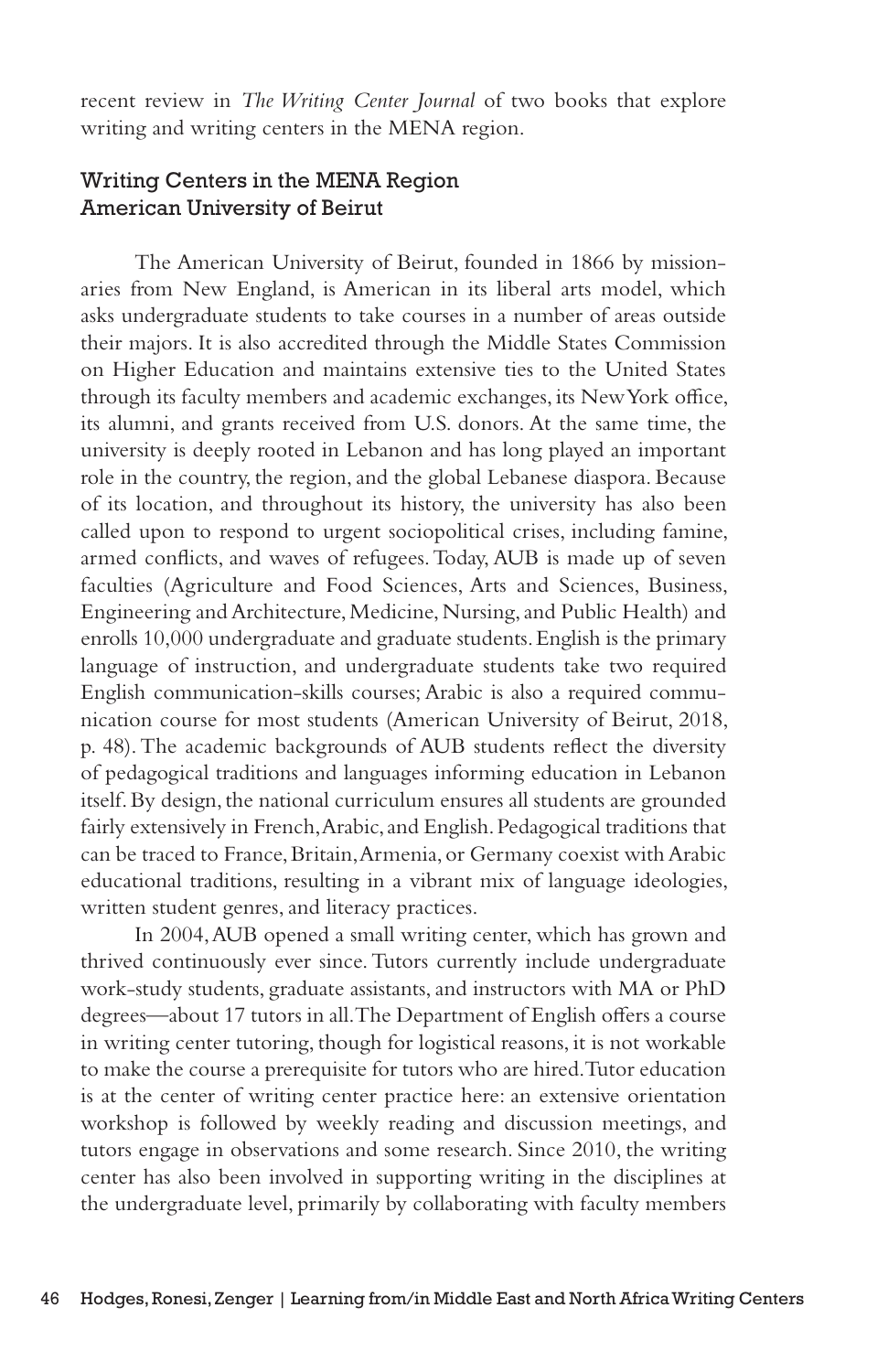to identify writing goals for their courses and programs, and in developing assignments, syllabi, and practices for teaching writing. In some cases, the collaboration can include specialized tutoring sessions or in-class workshops.

## American University of Sharjah

The American University of Sharjah in the United Arab Emirates was established in 1997 by the ruler of the emirate of Sharjah, His Highness Sheikh Dr. Sultan bin Muhammad Al Qasimi. It is an independent, English-medium university accredited by the Middle States Commission on Higher Education, with four schools/colleges—the College of Architecture, Art and Design; the College of Arts and Sciences; the School of Business Administration; and College of Engineering. AUS's bachelor of science degree program in engineering is accredited by the Accreditation Board for Engineering and Technology (ABET). In its mission statement, AUS describes itself in what might seem polemic pairings: "based on an American model of higher education and grounded in the culture of the Gulf region" and "integrat[ing] liberal studies and professional education." (American University of Sharjah, n.d., *2018–2019*, p. 1) Indeed, it is at the intersection of these seeming polarities that AUS situates itself.

That intersection plays out in various ways. In the MENA region, great esteem is accorded to engineering, and nearly half of AUS undergraduates are enrolled in the College of Engineering. At this coeducational institution—the only mixed-gender university in the emirate of Sharjah females represent half the AUS student population (American University of Sharjah, "Fast," n.d.) and one-third of engineering majors (American University of Sharjah, "College," n.d.). As an American university, AUS requires students to take general education courses in disciplines outside their majors through the College of Arts and Sciences; one of the core requirements is History and Culture of the Arab World.

Additionally, AUS claims two hallmarks of U.S. higher education first-year writing and a writing center. At AUS, first-year writing is a series of three courses, acknowledging the learning curve students face becoming proficient in university-level writing in English. This situation is due primarily to the heterogeneity of their secondary schooling—in a language medium (Arabic, English, Russian, etc.) and in national curriculum (Emirati, British, American, Pakistani, Jordanian, etc.). Out of 5,550 students, student nationalities number 95 (American University of Sharjah, "Fast," n.d.). Many AUS students are UAE residents who have been born or raised in the UAE, away from their country of origin. Accordingly, the AUS writing center, running since 2004, boasts a multilingual staff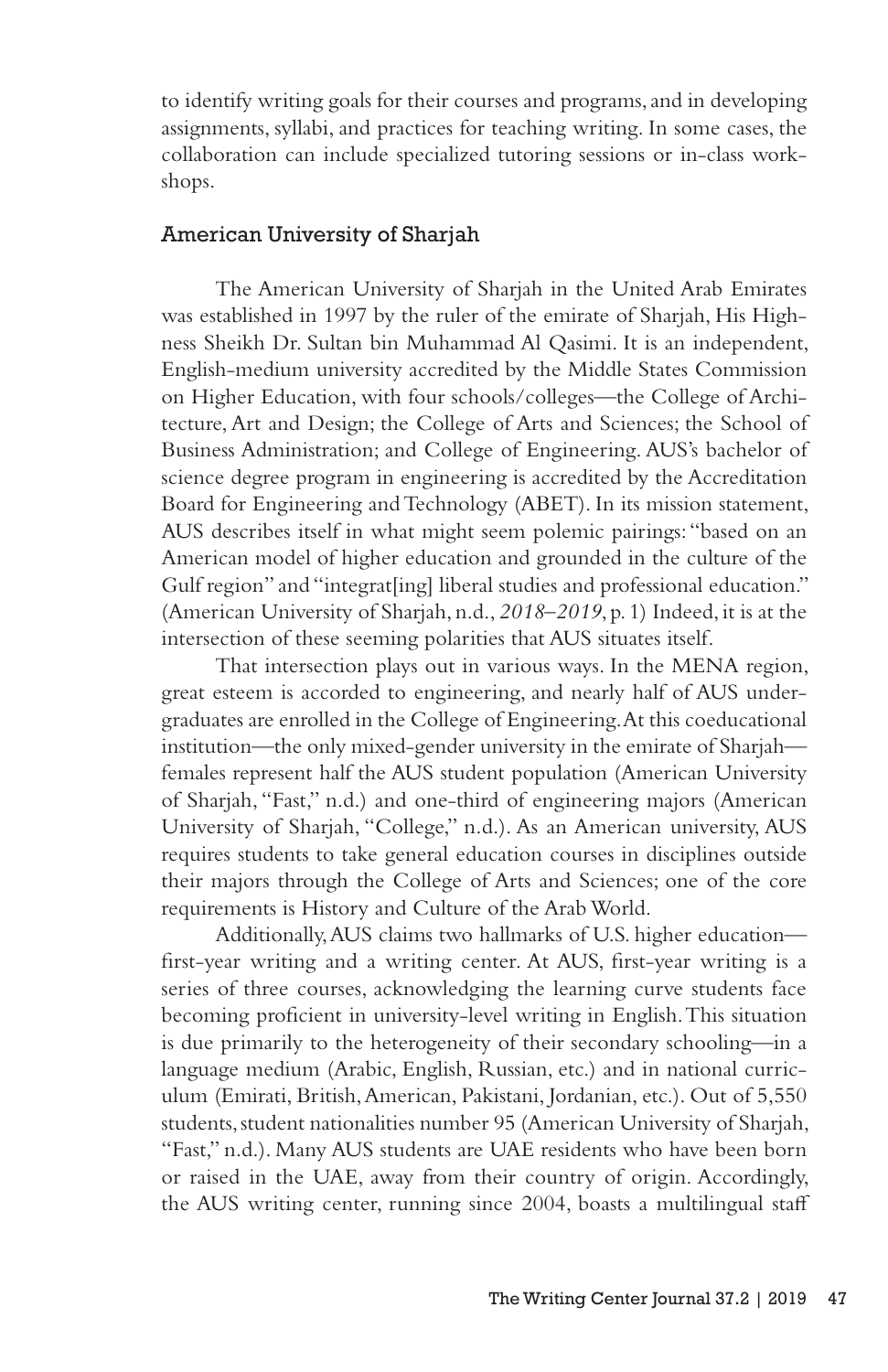of 30 undergraduate peer tutors and writing fellows; these peer tutors are trained in a semester-long credit-bearing course established in 2007. The current training class, recruited based on recommendations by the writing instructors, contains native speakers of Arabic, Bosnian, Greek, Hausa, Hindi, and Urdu.

### Texas A&M University at Qatar

Texas A&M University at Qatar (TAMUQ) was founded in 2003 as the result of an invitation from His Highness the Father Emir Sheikh Hamad bin Khalifa al Thani, and his second wife, Her Highness Sheikha Moza bint Nasser al-Missned. Sheikha Moza, was the driving force behind the development of Education City: the community of six U.S. branch campuses, two European institutions, and one local university (Hamad bin Khalifa University).

TAMUQ is a branch campus of Texas A&M University that offers four engineering majors, with the exact same curriculum as the main campus in College Station, Texas—right down to the required courses in American History and Texas State Government (Texas A&M University at Qatar, 2018). However exact the replication appears on paper, the reality of student, faculty, and staff interaction produces very different results on the ground. The student body is small (around 450 undergraduates and 50 graduate students), and the male/female ratio is about 50/50. These students represent over 40 nationalities (J. L. Bolch, personal communication, October 31, 2018). About half the students are Qatari citizens, and the other half are called *international students*, but that term does not quite capture the complexity of their ethnic and national status. Many have grown up in Qatar as the children of expats, and they may carry one or more passports from nations in the MENA and South Asia region. Almost all TAMUQ students have learned English as a second or third language, although many started at a young age or have some English spoken in the home.

The Center for Teaching and Learning provides faculty-development and student-learning support across the disciplines, and our math, science, and writing tutoring services are very popular with the students. There is no tutor-training class, so the eleven STEM and writing peer tutors attend weekly mandatory trainings focusing on common tutoring issues. There are also three part-time writing consultants and a full-time multimedia staff member who provide in-class workshops and individual and group consultations on team writing, peer review, presentations, and technical reports.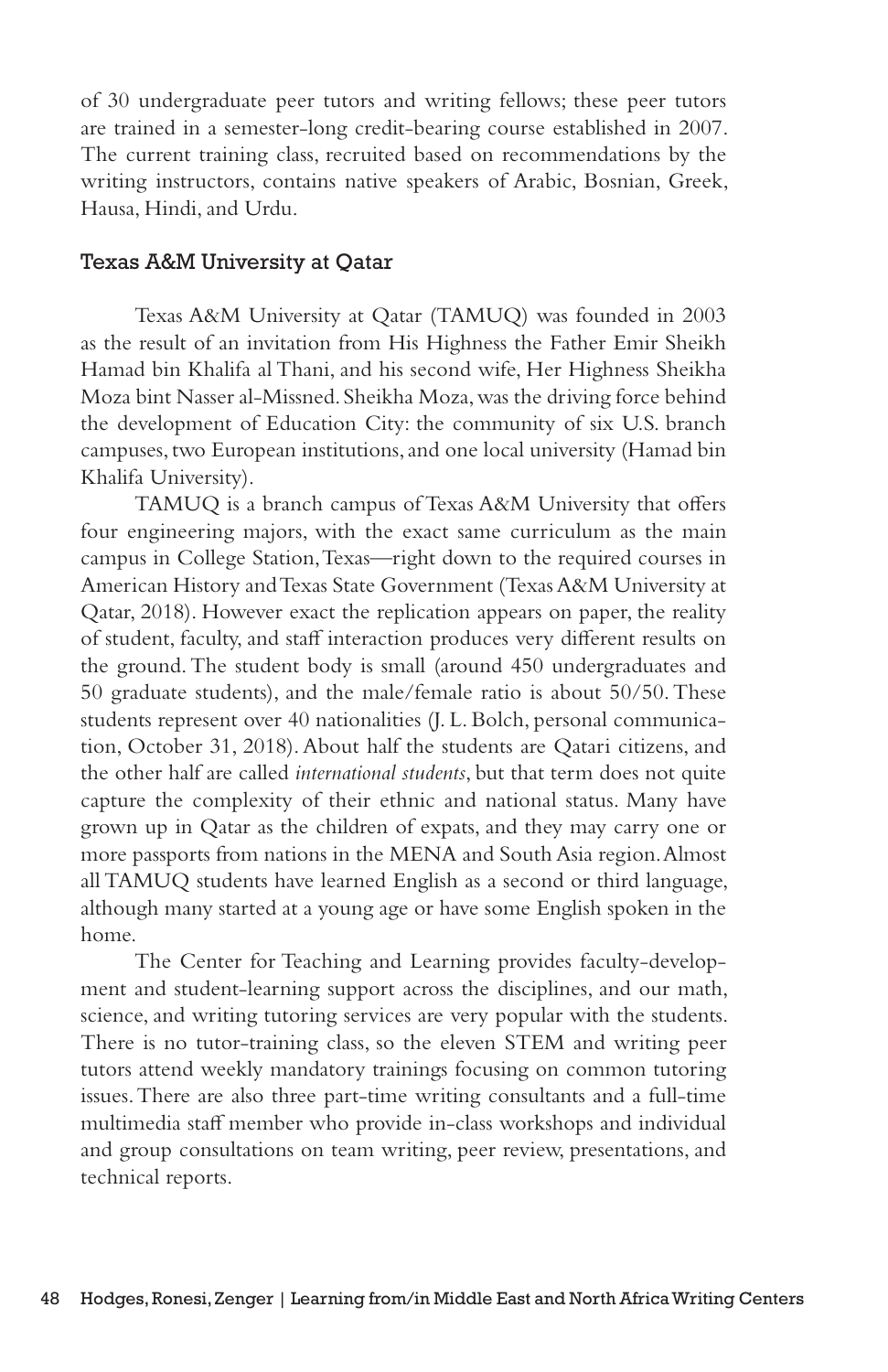## Building upon Current Work in Writing, Language, and Diversity

Writing centers have traveled into the MENA region along the routes established by academic writing instruction in English. Unlike the U.S. context, where the English language is dominant and writing pedagogies, while allowing for different camps, bear many commonalities, languages and writing are very heterogeneous in our environment. If we adopt writing as our frame of reference, and we study writing within the geographical scope of the MENA region, it is evident that writing in the region, even within national boundaries, encompasses many more languages and scripts, practices and genres, and pedagogies. It is not unusual for these differences to be compartmentalized, whether they differ from one class of institutions to another, or whether they share an institutional environment, or whether they are brought together in the experiences of a single individual.

One way MENA writing centers can help U.S. and other international practitioners resituate their work is through our experience with and understanding of "superdiversity" (Vertovec, 2007), particularly in terms of linguistic abilities. Superdiversity describes both the diversity of a particular society and the diversity within the groups that make up the society. For example, if IWCA members wanted to make a road trip to visit the authors at their respective institutions in the UAE, Qatar, and Lebanon, their vehicles would travel over 3,000 kilometers and take over 30 hours, not counting any border crossings. During that road trip, IWCA members might encounter a portion of the over 30 dialects of Arabic, some of which are mutually unintelligible. Students from the MENA region often learn at least one Arabic dialect spoken in the home and learn a different version of Arabic (Modern Standard Arabic) taught at schools and in religious institutions. They would also no doubt encounter other languages, certainly French and Armenian, in Lebanon, and very likely "Malayalam, Nepali, Bengali, Hindi, Tamil, Balochi, Urdu, Tagalog, Indonesian, Persian, Sinhalese, Amharic, Pashto, among others" (Hillman & Ocampo Eibenschutz, 2018, p. 233), reflecting the languages of the diverse international workforce in the region. In view of these realities, the work of MENA-region scholars reflects the nuances and realities of complex multilingualism, where problematic terms like "first language" and "second language learner" do not really apply to people who negotiate lives in this context (Nebel, 2017).

For writing center tutorials, this language diversity often means navigating multiple layers of language acquisition and identity, on the part of both the writer and the tutor. For some tutors and students, this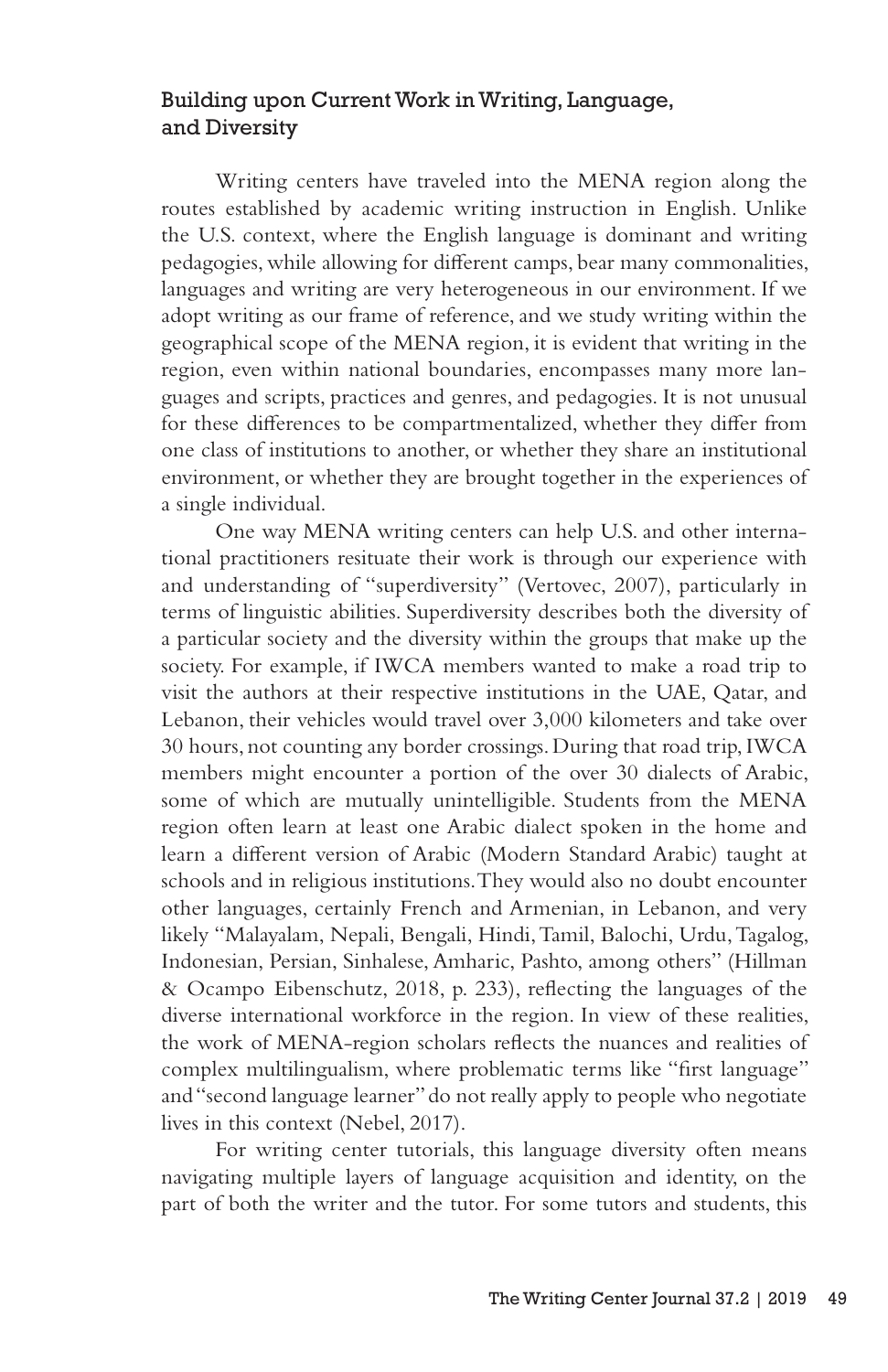negotiation can be a challenge. In some ways, MENA writing centers are no different than others—we also meet students who, despite their rich and varied linguistic background, have internalized ideologies about the prestige of some standardized English dialects, and they come to tutorials with requests to "fix their grammar." However, as Jerry Won Lee and Christopher Jenks (2016) remind us, "Translingual dispositions, like English, are multifaceted and reflect students' varied and evolving lives" (p. 340). Especially with repeat clients, writing centers can help students come to terms with the complex influences on their language in schools, universities, and in home communities (Haviland, Mullin, & Zenger, 2014). Through their conversations, tutors and writers can investigate and reflect upon the following questions:

- 1. What is the writer trying to *do* with the English in this assignment? What is the writer trying to *do* with English overall?
- 2. What language(s) does the writer seek to use for their own benefit now or in the future?
- 3. What are the consequences of adhering to the ideological force of "standardized English" in this situation? To what extent are these consequences part of the lived reality for the writer and tutor?

This shared knowledge on the intersections of culture, race, and gender for writing center clients and practitioners can foster understanding of superdiversity. It is a helpful concept to capture the complicated lives of many students we know that would otherwise be too simplistically labeled as *ESL*, such as the Iraqi student who grew up in Syria, went to university in Qatar, performs poetry in Modern Standard Arabic, and is now trying to write a technical report in English for his Pakistani professor. We share the recent call for scholarship that "move[s] beyond just a focus on English and Arabic and consider[s] the way that a number of other languages used in [MENA countries] contribute[s] to the sociolinguistic landscape and to identity" (Hillman & Ocampo-Eibenschutz, 2018, p. 243).

To spread this understanding of writing center consultations with superdiverse clients, we call upon writing centers in the United States to research *with* students from the region instead of *on* them. The recent *Oxford Guide for Writing Tutors* (Fitzgerald & Ianetta, 2016) represents a much-needed movement in the field towards undergraduate student research, but none of the pieces in the book were written by tutors outside a U.S. university. If U.S. writing centers are involved in a relationship with writing centers outside the United States, it should be structured as an exchange between equal partners instead of a consultancy that suggests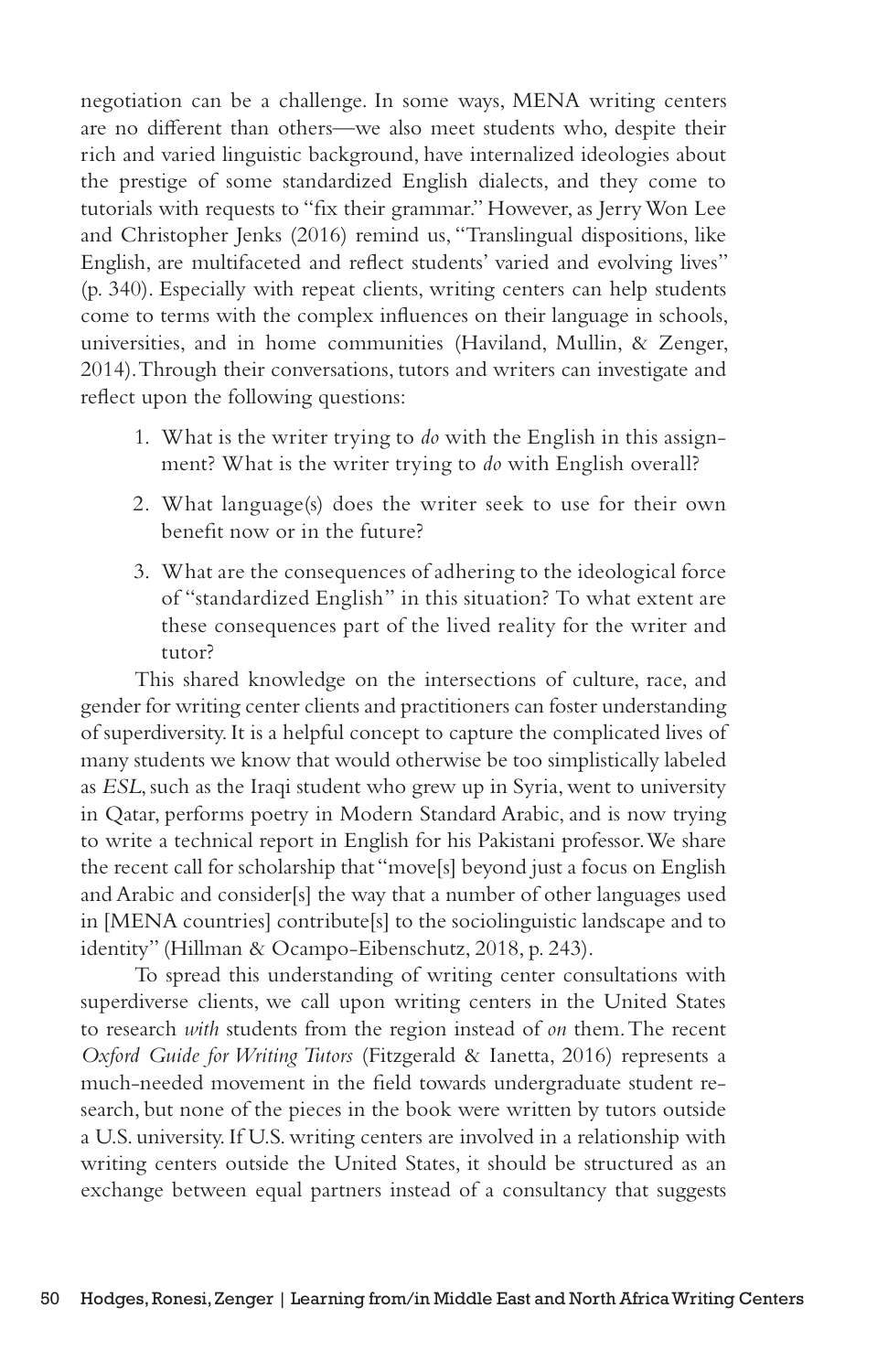knowledge only flows from West to East. Increased efforts in this area will foreground the voices of young scholars in the region and share crucial cultural context helpful to all of us.

#### Access in the MENA Region

In her review of two recent books on writing in the MENA region—*Writing Centers in the Higher Education Landscape*, edited by Osman Barnawi, and *Emerging Writing Research from the Middle East-North Africa Region*, edited by Lisa R. Arnold, Anne Nebel, and Lynne Ronesi—Erin Zimmerman (currently at the American University of Beirut) touches on the multidimensional problem of access faced by writing students, instructors, and scholars in the MENA region. Zimmerman notes that MENA-oriented information and learning materials are limited in both texts and digital spaces, affecting students' ability to pursue paper topics and their research on relevant issues in the region. She also addresses the difficulty MENA scholars face in accessing research due to the high costs of shipping materials to the MENA region. We would like to follow up on Zimmerman's observations and elaborate on her points with the types of "day-to-day challenges" and observations useful to readers seeking to understand the MENA context. We will treat student access issues first, then access relevant to our scholarship.

As noted, locating learning materials that are relevant, culturally sensitive, and pitched at the appropriate level for our students is a continuing challenge MENA instructors work creatively to address. In the case of branch campuses, instructors may be encouraged, perhaps even obliged, to use the texts used by the "home" institution. Independent universities often have more latitude for seeking or creating instructional materials. An attempt to create a custom-made, culturally relevant, and level-appropriate writing textbook at AUB has met with longstanding success, and the composition program has just published the fifth edition of its course reader: *Pages Apart: A Reader for Academic Writing* (Ward, Hodeib, Lincoln, Moghabghab, Rantisi, & Sinno, 2018)*.* The project addresses some of the problems the program has experienced in accessing textbooks published abroad. First, editors can include works authored by writers from the region or take up topics of specific interest to students and faculty here, along with texts of more general interest. The editing project may also foreground conversations among instructors about the place of reading in writing classrooms, the choice of readings, and how to teach reading. Finally, because the book is published by a local press, the program can ensure that it will be available, negotiate the cost, and ensure copyright laws are not being violated. Beyond that AUB textbook,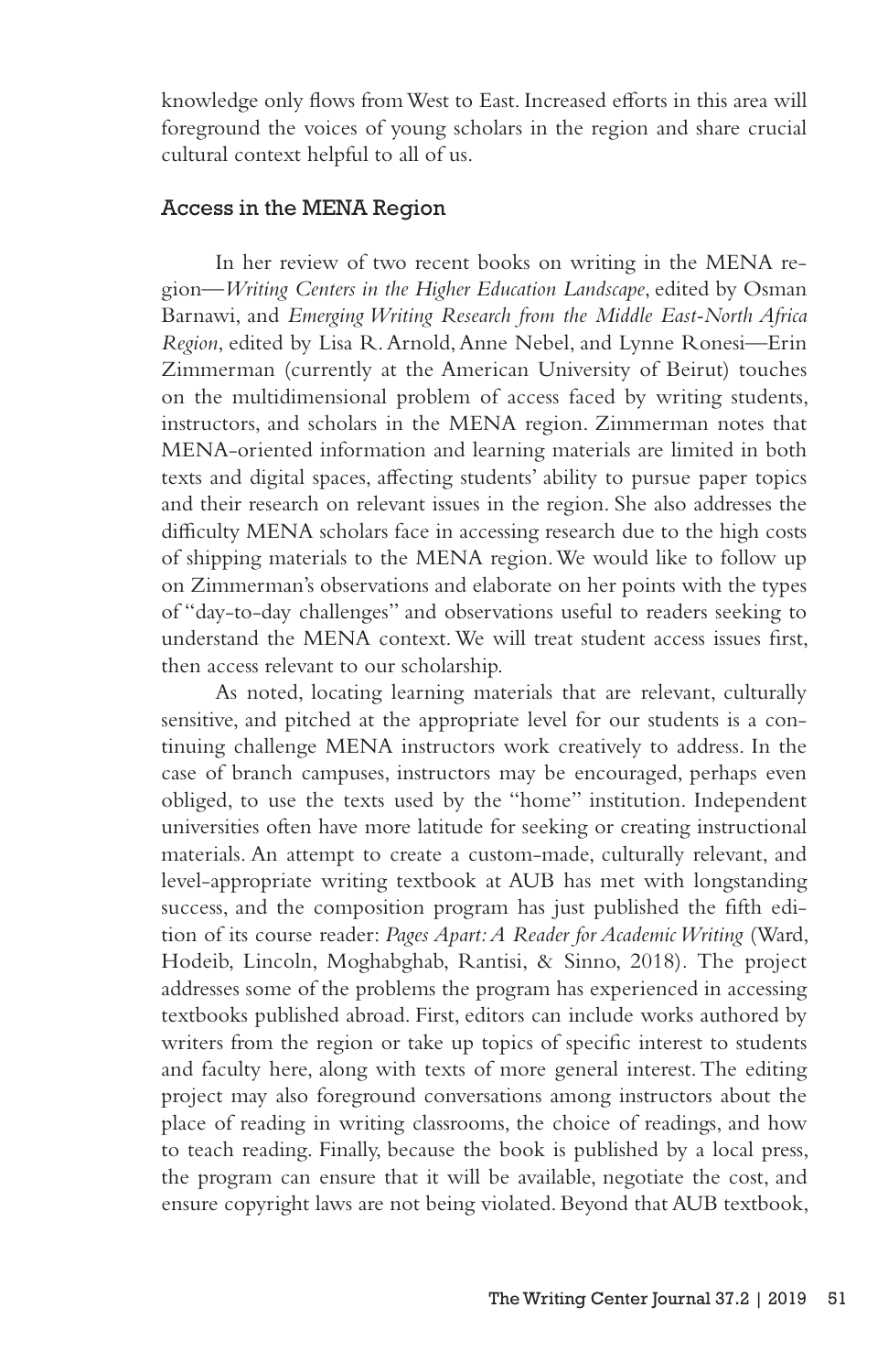anthologies of excellent student writing, which help model the typical assignments required of students, are another in-house means of creating MENA-oriented student-learning materials and are published by AUS, TAMUQ, and Weill Cornell Medicine-Qatar.

As one might expect, emerging MENA-region writing center scholarship translates into an increasing number of locally relevant tutor-training materials. In fall 2018, Ken Nielsen's "There May Have Been Other Stuff Going On: Affective Labor and the Writing Center as a Safe House"—a chapter from the Barnawi (2018) volume reviewed by Zimmerman—was added to the AUS peer-tutor-training course syllabus. Undertaken at New York University's Abu Dhabi branch campus, the writing center case studies addressed in this chapter feature scenarios familiar to the AUS context. For the AUS tutor trainees, this chapter constitutes a third reading out of their 15 assigned readings that treats writing center response to a UAE-based student population like theirs.

Of course, writing-tutor training should involve familiarizing tutors with the support infrastructure available to students; this is a particularly important consideration for MENA students who may not be savvy or feel comfortable about seeking help. To support this, AUS tutor training involves the library in several ways. Tutor trainees attend an information-literacy session run by a research librarian updating them on strategies for approaching new research topics and locating relevant scholarship in the library shelves and databases; the trainees are also required to visit a research librarian for their own course research project. Naturally, these exercises support their own scholarly efforts even as the goal of these requirements is to instruct the trainees how to assist their peers in their tutorial sessions: not only do the trainees benefit from personal assistance from reference librarians, but the session also provides the basis on which the trainees can attest the usefulness of research-librarian assistance to the students they will tutor in the writing center. Beyond that, the partnership between the writing center and the library has a spiraling beneficial effect. Because the AUS library is a repository for local documents such as government reports and statistics, as well as university theses and dissertations, tutor trainees can access sources of regional relevance for their research; this accessibility supports student research that analyzes the training course, tutorials, the writing center, and writing courses or curriculum from a locally relevant perspective. These topics are strongly encouraged. Moreover, the tutors' research ideas provide the research librarians insight into the tutor's writing center-based concerns and interests, which then are conveyed to collection specialists. Zimmerman is correct that collaboration and outreach within institutions—that is, between the writing center and the library, and between regional libraries and institutions—are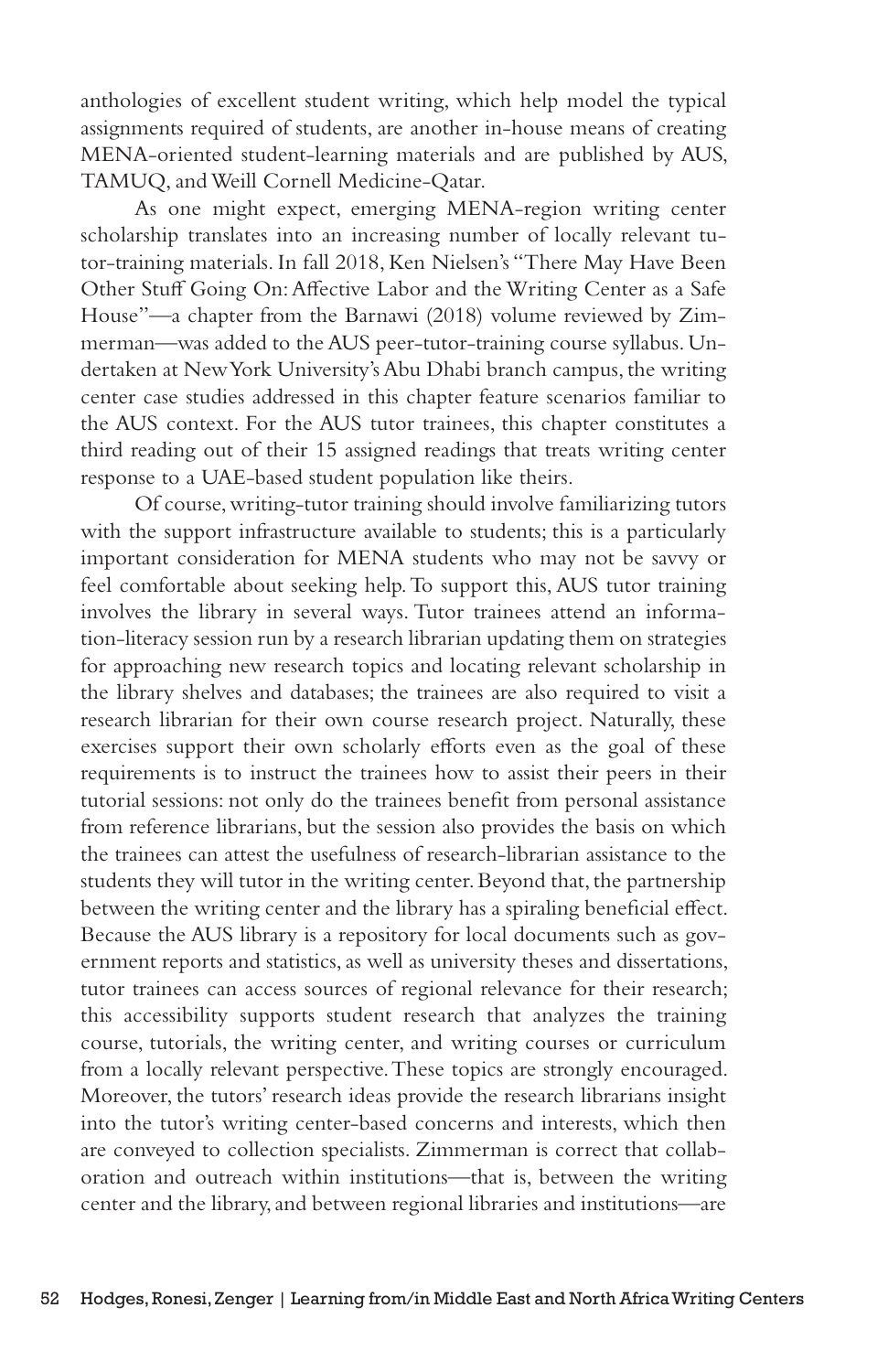valuable ways to build both relationships and the potential for resource sharing. Within their own institutional contexts, MENA writing center practitioners should consider working closely with their librarians beyond simply locating sources for their research or recommending purchases or subscriptions for the institutional collection.

Zimmerman also notes that sites like the WAC Clearinghouse are immensely helpful. Notably, many MENA colleagues make use of open-access materials, such as *Writing Spaces* on the WAC Clearinghouse site (Lowe & Zemliansky, 2010, 2011) or *Writing Commons* for student learning materials. To keep up with writing center issues and for tutor-training readings and ideas, we are fortunate to have access to *Writing Lab Newsletter*, whose past issues are freely available online in PDF form. *Praxis: A Writing Center Journal* is another excellent online, open-access source for us, as is the more recent *Peer Review*, featuring the work of student writing center researchers. We in the MENA region are looking forward to more open-access resources cropping up.

Turning from access to practitioner scholarship, Zimmerman points out that MENA scholars face difficulty accessing materials published in the United States, citing shipping costs of materials. It is also the case that ebooks and journal subscriptions—both online and print—are expensive, and many libraries, especially in MENA's economically or resource-challenged countries, do not have those kinds of budgets. In the instances when needed sources are not available through either free-access online journals or our libraries, MENA-based scholars often rely on the help of friends and colleagues abroad to track them down.

As concerns writing center scholarship, access is a mixed bag. Certainly, MENAWCA—our region's writing center forum and regional affiliate to IWCA—has given us some international exposure. We are proud of the consistent contributions from MENA—from Qatar, Lebanon, Turkey, and Oman in recent memory—to the *Writing Lab Newsletter* blog Connecting Writing Centers Across Borders. The IWCA 2018 conference planners invited the three of us to participate in a virtual keynote panel at the conference, and, in that capacity, and in this published form of our keynote address, we have had this wonderful opportunity to share with our international colleagues some insight on issues and challenges for writing centers in the MENA region.

Yet it may very well be that few in the MENA region see Zimmerman's review or read this commentary, as access to *The Writing Center Journal* is rather more challenging. Not all MENA institutions subscribe to *The Writing Center Journal* or to the JSTOR indexes in which it is located. At AUB and TAMUQ, *The Writing Center Journal* is available with a one-year lag through library databases. AUS has only recently subscribed.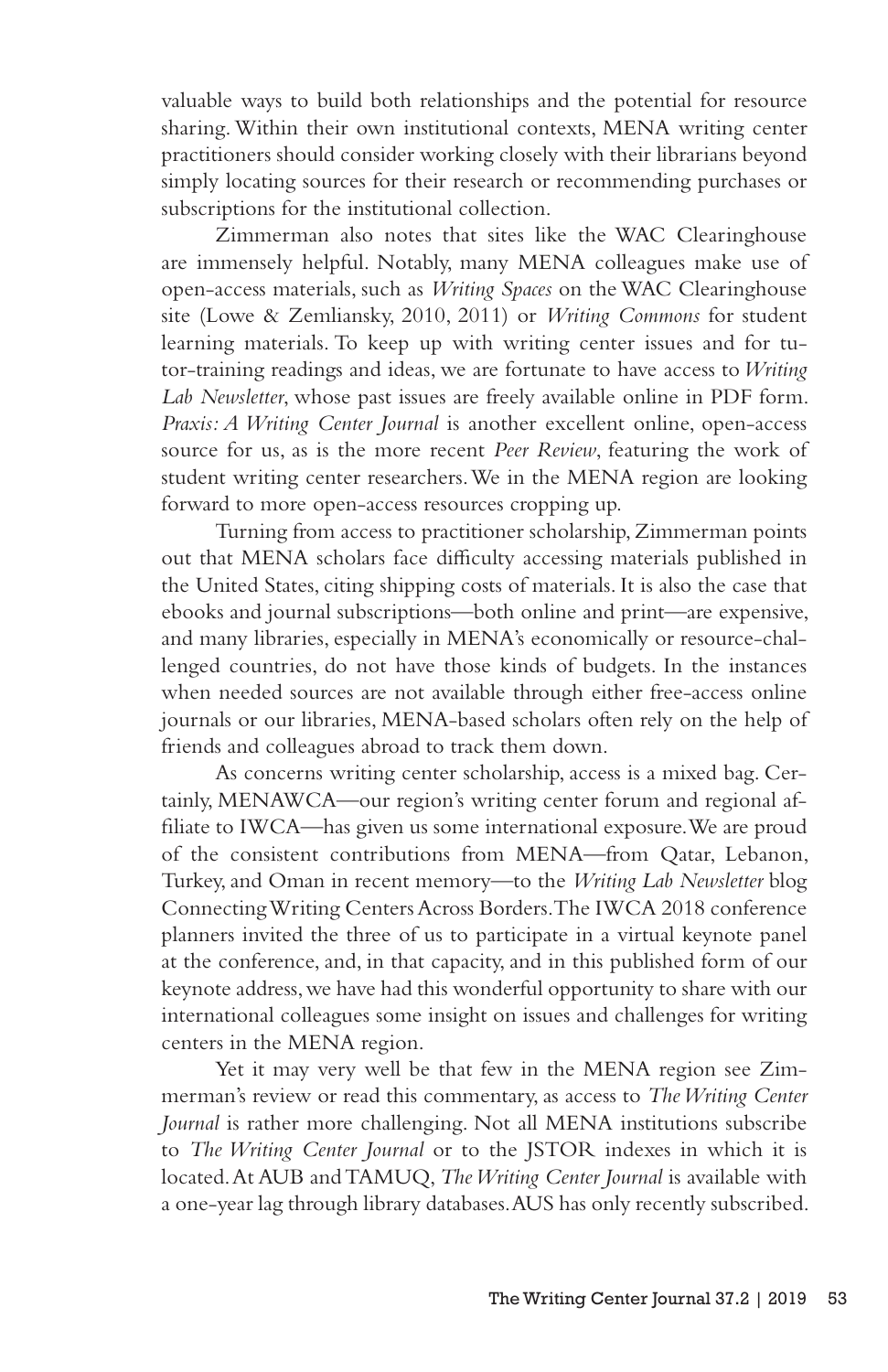Unfortunately, most—if not all—postsecondary institutions in the MENA region share our challenges accessing *The Writing Center Journal*. 1

This situation illustrates a rather ironic twist: it is fairly easy for North American researchers to access MENA-based scholarship in international publications and at conferences, but it is much harder for MENA scholars to locate MENA research published internationally. In short, MENA scholars often have limited access to MENA-based scholarship—particularly peer-reviewed, quality scholarship.

## Looking Forward: Negotiating Access in the Region

One meaningful way to extend scholarly conversations with and about writing centers in the MENA region will be to continue to nurture and develop MENAWCA. The alliance has strong potential for supporting writing center research and practice, but it is also vulnerable as an organization. As a body that crosses international borders from Morocco to Oman, MENAWCA benefits from its internal variety; at the same time, this openness can present obstacles for administration and communication. Rules of international finance have made it impossible for MENAWCA to open its own bank account, for example, and after a decade of operation, the treasurer of the group is still managing our budget "in a coffee can." Regional tensions can curtail our ability to travel or even to communicate online with each other: recently, the 24th TESOL Arabia International Conference has been deferred until further notice, and a MENAWCA conference scheduled for 2018 has been postponed until spring 2019. The nature of jobs in the region also means turnover is high, and that destabilizes the organization. Happily, despite these challenges, MENAWCA continues to exist and to innovate. While MENAWCA has invested most of its resources in hosting a biannual meeting, it is now working to modify its organizational structure and to develop other ways for members to engage and collaborate beyond the conference. Redesigning the organization's website has been one step in creating online spaces where such collaborations can grow. The organization is planning to use the site to highlight relevant current publications and encourage the research initiatives of its members. The MENAWCA executive board is also looking for ways to promote mentoring or other collaborations online through its website at www.menawca.org. We have also become aware that it is important to preserve documents and a history of the

<sup>1</sup> Editors' note: We are pleased that institutions will soon be able to purchase online access to back issues of *The Writing Center Journal* via JSTOR at a bit more than the cost of a yearly print subscription.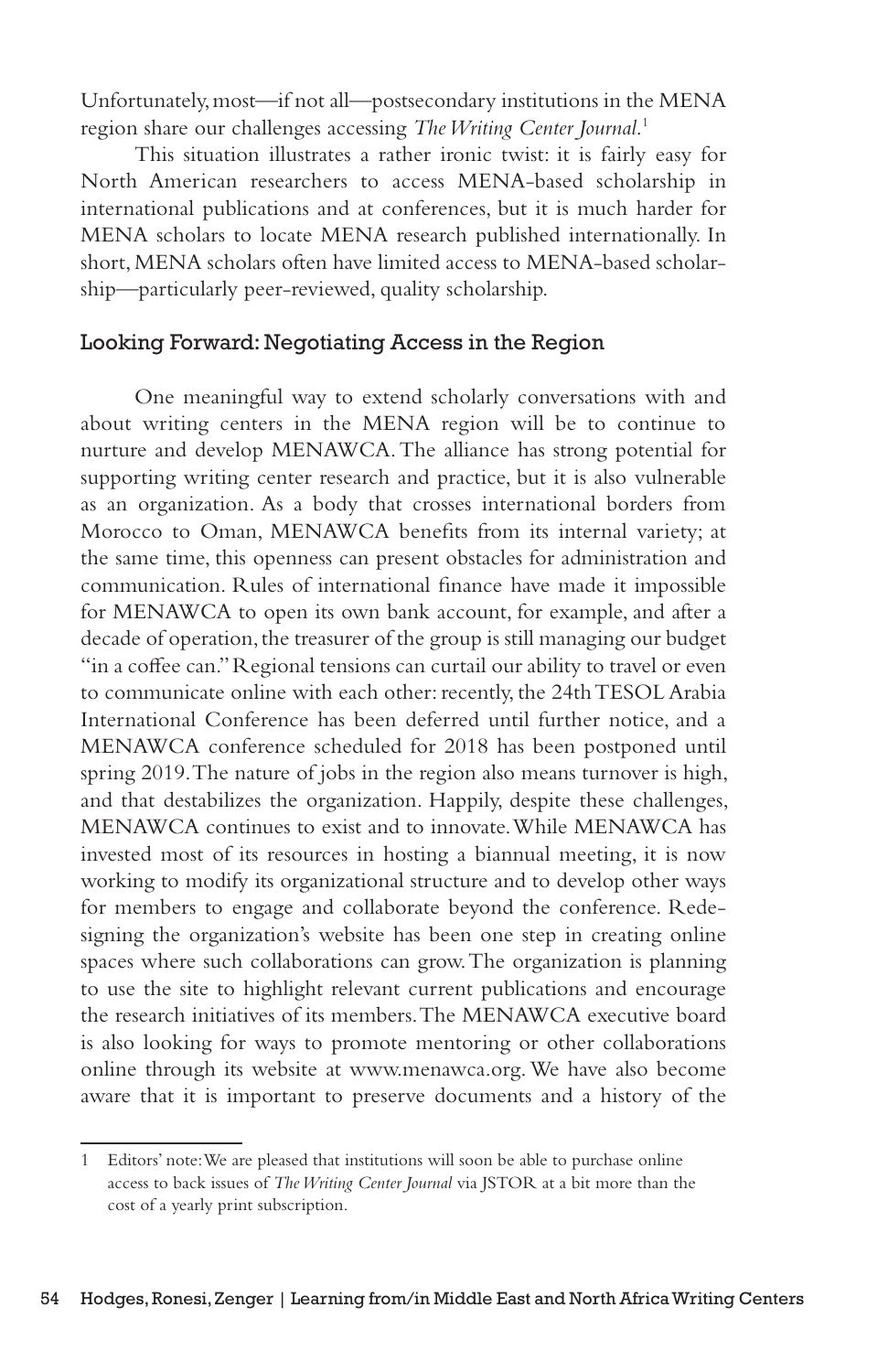organization, which can help with sustainability, even as we look at more long-ranging plans for the future.

Encouraging the development of academic programs in the region for writing studies and research can also contribute to ongoing scholarly conversations. Linking writing programs with knowledge production and teaching in the field is an important way to make sense out of quickly moving changes. As Nancy Grimm (1999) argues in *Good Intentions*, theorizing is important for promoting more just and equitable writing center practices. She reminds us that we can work to provide support for the perceived needs for competence in English and academic writing, but we should do so while questioning the provenance of received standards and studying the consequences for learners of our teaching. While new writing programs, including writing centers, continue to be established and to grow in the MENA region, degree programs that graduate the teachers and researchers who staff these programs are primarily in literature, education, TESOL, and other related fields. Disciplines like composition and rhetoric and sociolinguistics of writing would add to and inform these existing programs, and new programs focused on writing studies can also be established. A proposal for a master's degree in rhetoric and composition at AUB is currently stalled at the level of the university senate as the university pauses to reassess its strategic priorities. A number of students from this region have graduated with writing center experience and are continuing their education in U.S. universities. For instance, the low-residency doctoral program at Indiana University of Pennsylvania has welcomed several stellar instructors of writing from Lebanon, who are able to take classes in the United States in the summer and continue with their work in Lebanon during the rest of the year. Access to a program closer to home would not only be more convenient for students who wish to continue to an MA or PhD but would also become a locus for ongoing scholarly work and for participation in international exchanges.

Developing academic programs and professional organizations are long-term efforts that require high investments in time and other resources. International exchanges, which are also very productive, can be much more flexible. Our universities have hosted visiting speakers, consultants tasked with particular jobs or investigations, short-term visiting faculty members, and affiliated researchers. Tutor exchanges are another possibility, although travel restrictions can prevent tutor participation as well as funding from U.S. sources.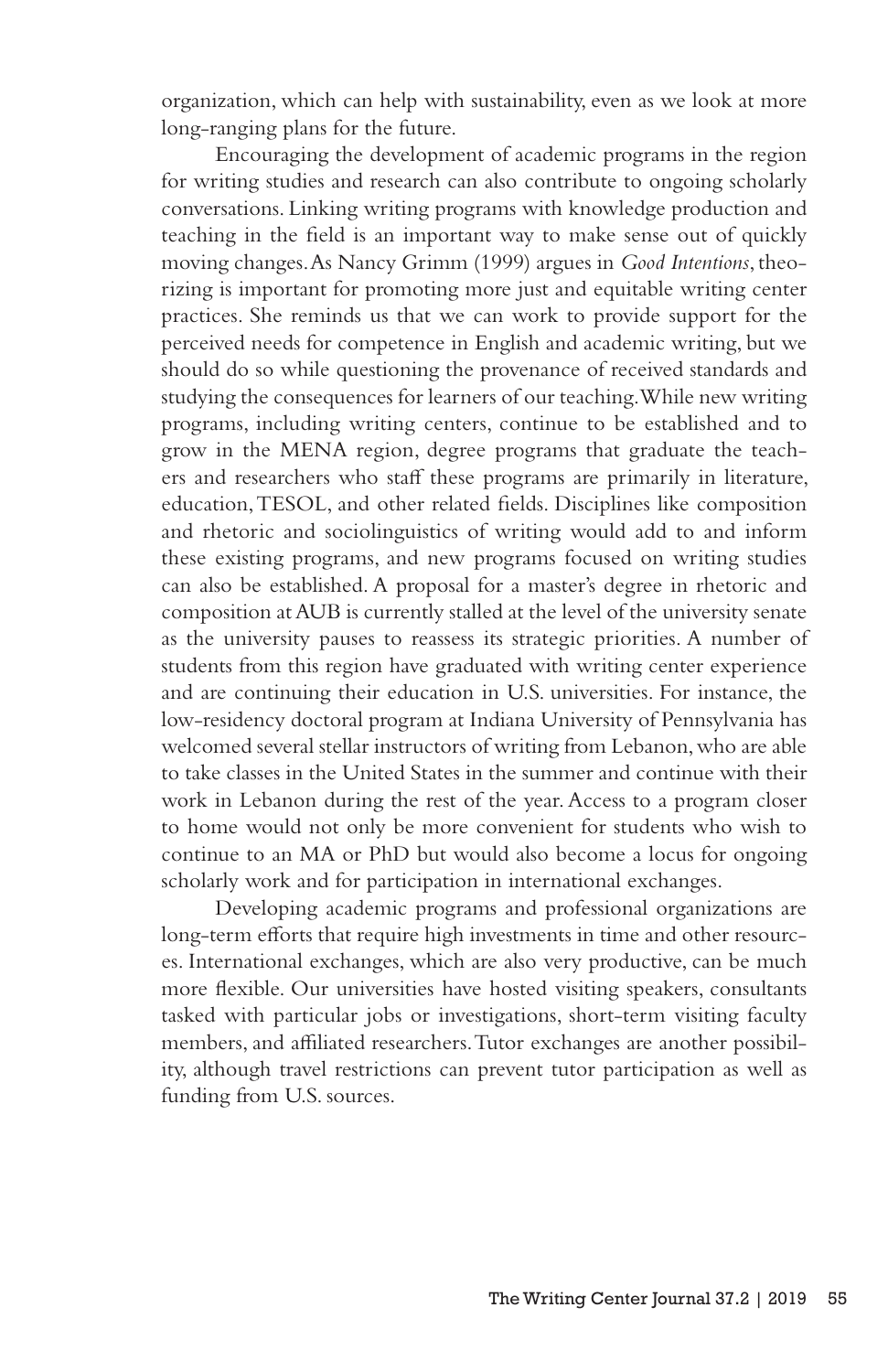### Conclusion

The challenges for those who lead, work within, and make use of writing centers in the region are complex. If writing centers already struggle with asserting their place as research sites and places for theorizing, the complexities of access and diversity we have outlined in this discussion make that struggle even more demanding. The current lack of representation of MENA writing centers in the broader set of research reinforces the perceptions of our writing centers as places for practice only and as places that can easily be replicated. Even as our scholarship grows, we scholars in the MENA region face challenges accessing that work. The need for stronger connections in communication has been recognized, with Arnold, Nebel, and Ronesi (2017) noting that when sending out the CFPs for their volume, there were "very few avenues for reaching out to and connecting with writing scholars and practitioners in the region" (p. 7). We need MENA scholars to step up to the plate to create these links. An idea being considered is the creation of a repository, similar to a MENA-oriented CompPile, on the MENAWCA site—an endeavor we MENA practitioners will need to actively support to make successful. As we have noted, our best solutions for our continued development are free-access online endeavors; MENA-based and international writing scholarship that is accessible online is essential to writing center practitioners and to scholars who need to stay current, particularly in quickly moving fields like multilingualism and superdiversity. The challenges we have described, however, should not distract us from the opportunities for reflection, theorizing, and research that the proliferation of writing centers represents. By learning from and with writing centers in the Middle East-North Africa region, writing center practitioners everywhere can continue to work towards equal access, opportunity, and support for all writers in their own contexts.

#### Acknowledgments

*We would like to thank Nicole Caswell and the 2018 IWCA Conference team for inviting us to share our perspectives. We also thank Pamela Bromley and Eliana Schonberg for their feedback on the written version of this talk.*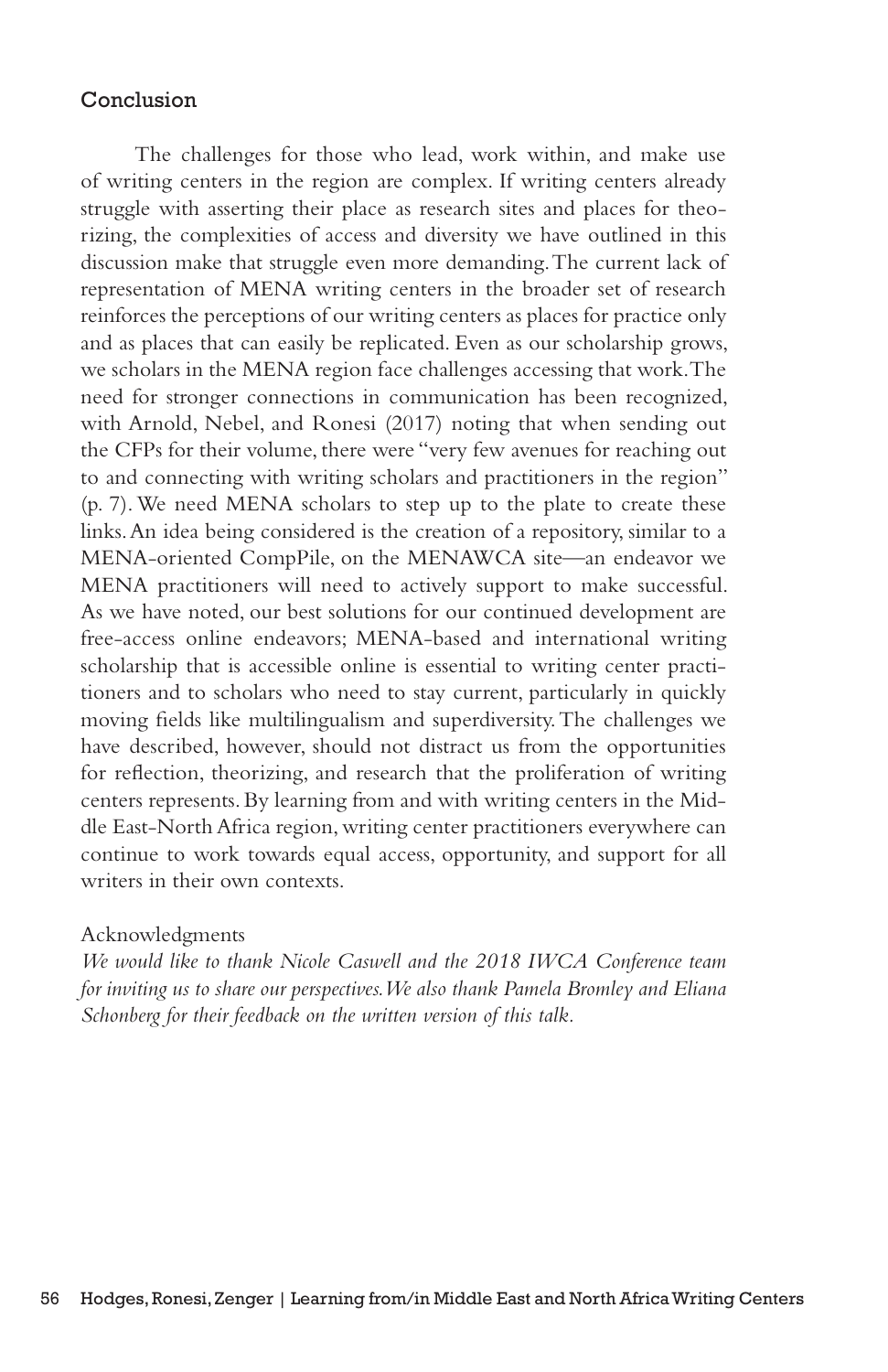### References

- American University of Beirut. (2018). "General Education Requirements." *Undergraduate Catalogue 2018*–*19*. Retrieved from http://www.aub.edu.lb/Registrar/Documents/catalogue/ undergraduate18-19/general-university.pdf
- American University of Sharjah. (n.d.). *2018–2019 Catalog, Undergraduate*. Retrieved from https://www.aus.edu/aus-catalogs
- American University of Sharjah. (n.d.). "College Facts." Retrieved from https://www.aus.edu/cen/college-facts-0
- American University of Sharjah. (n.d.). "Fast Facts*–*Fall 2017." https:// www.aus.edu/fast-facts-fall-2017
- Arnold, L. R., Nebel, A., & Ronesi, L. (Eds.). (2017). *Emerging writing research from the Middle East-North Africa Region*. Fort Collins, CO: WAC Clearinghouse and University Press of Colorado.
- Barnawi, O.Z. (Ed.). (2018). *Writing centers in the higher education landscape of the Arabian Gulf*. London: Palgrave Macmillan.
- Donahue, C. (2009). "Internationalization" and composition studies: Reorienting the discourse. *College Composition and Communication,* 61(2)*,* 212–243.
- Grimm, N. (1999). *Good intentions*: *Writing Center Work for Postmodern Times.* Portsmouth, NH: Heinemann.
- Haviland, C. P., Mullin, J., & Zenger, A. (2014). "Import/export work?: Using cross-cultural theories to rethink Englishes, identities, and genres in writing centers." B. Horner & K. Koppelson (Eds.), *Reworking English in rhetoric and composition: Global interrogations, local interventions*, (150–165)*.* Carbondale: Southern Illinois University Press.
- Hesford, W. (2006). Global turns and cautions in rhetoric and composition studies. *PMLA, 121*(3)*,* 787–801.
- Hillman, S., & Ocampo Eibenschutz, E. (2018). English, super-diversity, and identity in the State of Qatar. *World Englishes, 37*(2)*,* 228–247.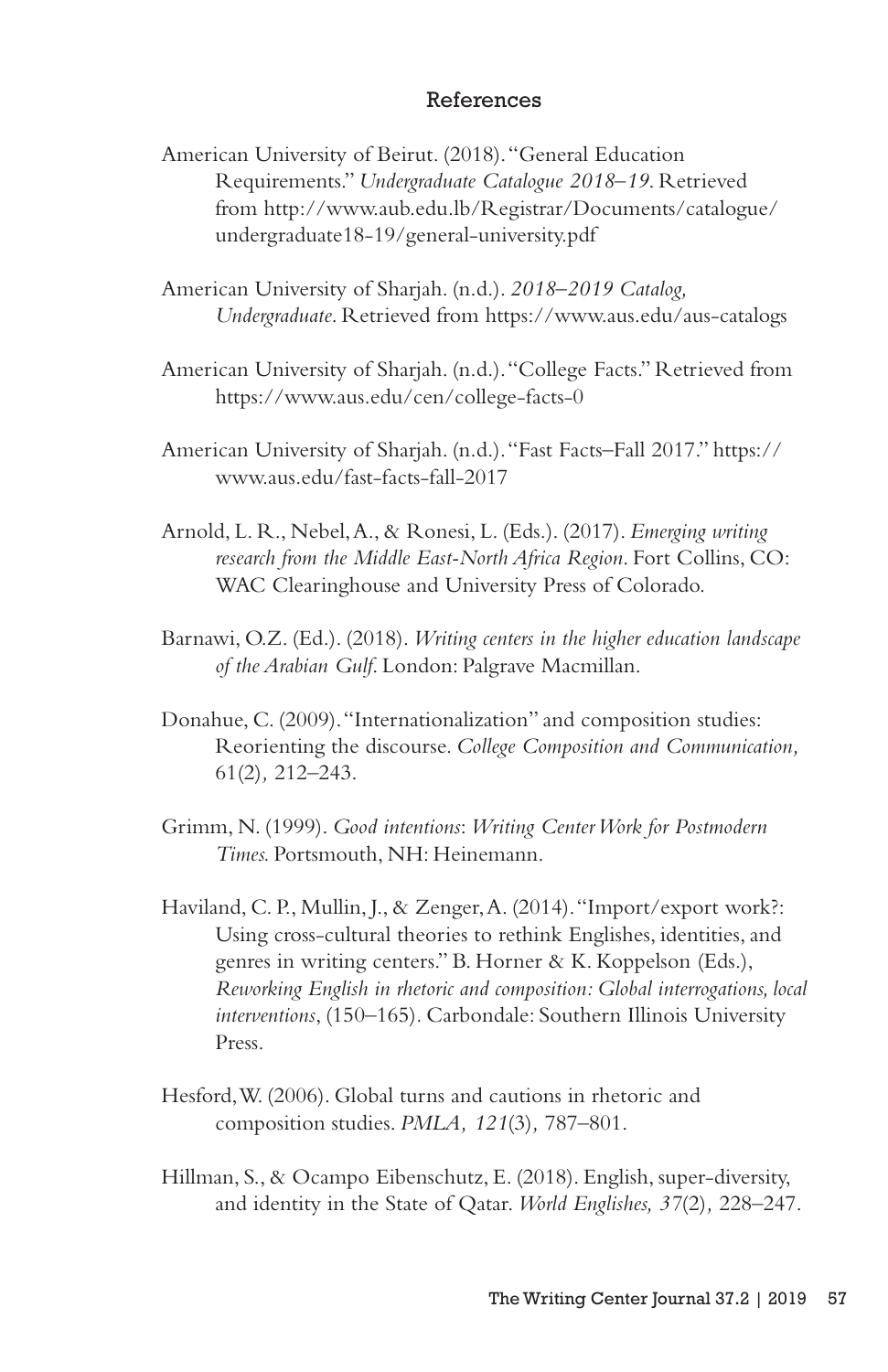- Horner, B., & Koppelson, K. (Eds.) (2014). *Reworking English in Rhetoric and Composition: Global Interrogations, Local Interventions.* Carbondale: Southern Illinois University Press.
- Ianetta, M., & Fitzgerald, L. (2016). *The Oxford guide for writing tutors.*  New York: Oxford University Press.
- Lee, J. W., & Jenks, C. (2016). Doing translingual dispositions. *College Composition and Communication, 68*(2)*,* 317–344.
- Lowe, C., & Zemliansky, P. (Eds.). (2010). *Writing spaces: Readings on writing, Volume 1*. West Lafayette, IN: Parlor. Available at https:// wac.colostate.edu/books/writingspaces1/
- —- . (2011). *Writing spaces: Readings on writing, Volume 2*. Anderson, SC: Parlor. Available at https://wac.colostate.edu/books/ writingspaces2/
- Martins, D. S. (Ed.). (2015). *Transnational writing program administration*. Logan: Utah State University Press.
- McHarg, M. (2014). Reconceptualizing the writing center in the wake of local admissions: Redefining writing centers in Qatar. *Arab World Englishes Journal, 5*(3)*,* 77–85.
- McKee, M., Keulertz, M., Habibi, N., Mulligan, M., & Woertz, E. (October 2017). *Demographic and economic material factors in the MENA region* (Working Papers No. 3). Middle East and North Africa Regional Architecture. Retrieved from www.iai.it/sites/ default/files/menara\_wp\_3.pdf
- Nebel, A. (2017). Linguistic superdiversity and English-medium higher education in Qatar. In L. Arnold, A. Nebel, & L. Ronesi (Eds.), *Emerging writing research from the Middle East-North Africa region* (pp. 27–40). Fort Collins, CO: WAC Clearinghouse and University Press of Colorado.
- Nielsen, K. (2018). There may have been other stuff going on: Affective labor and the writing centre as a safe house. In O. Z. Barnawi (Ed.), *Writing centers in the higher education landscape of the Arabian*  Gulf (pp. 129–144). London: Palgrave Macmillan.